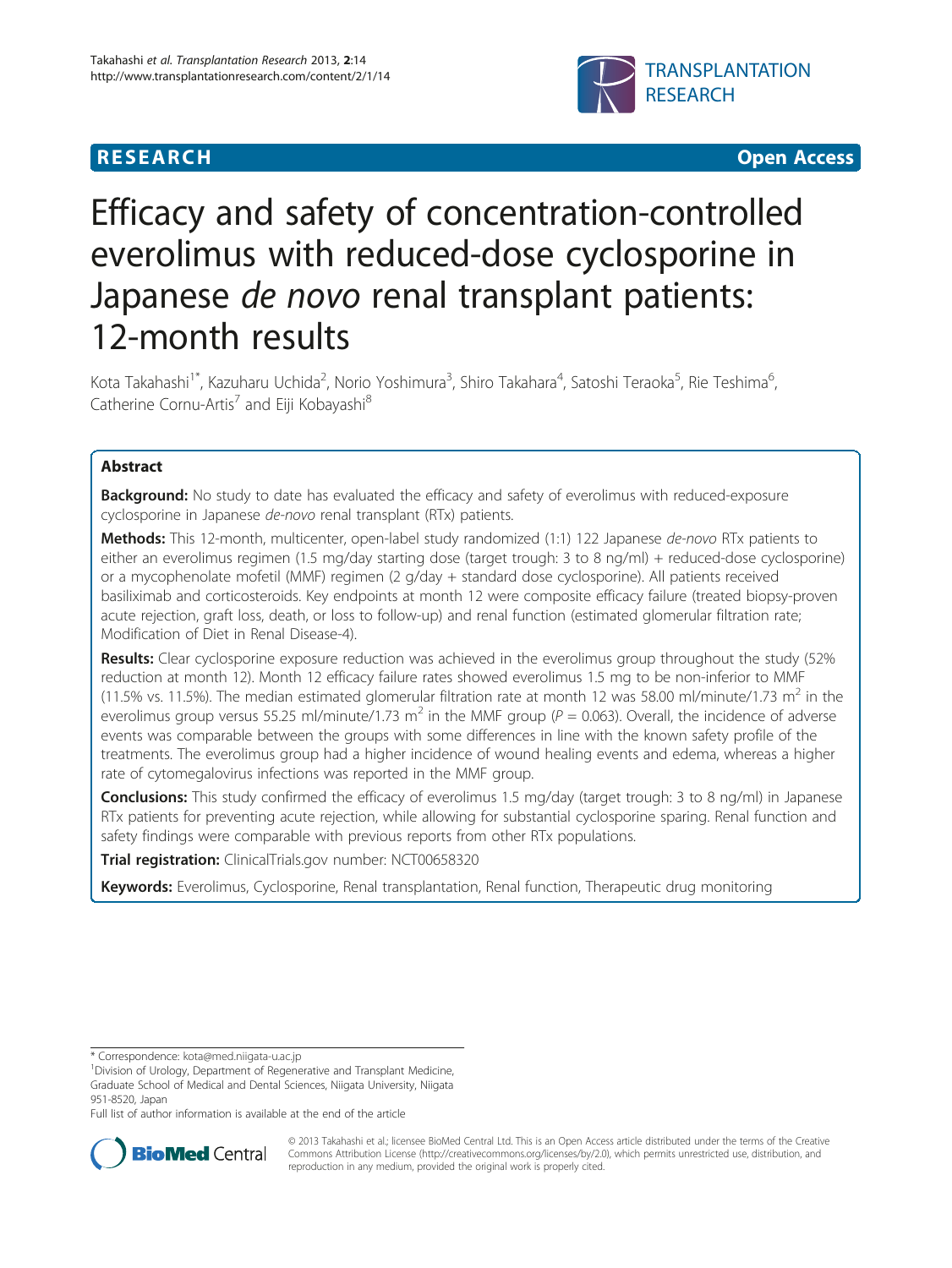## Background

In Japan, the standard immunosuppressive therapy for renal transplant (RTx) patients comprises a quadruple regimen of basiliximab induction with a calcineurin inhibitor (CNI; cyclosporine A (cyclosporine) or tacrolimus), mycophenolate mofetil (MMF) and corticosteroids [[1\]](#page-10-0). This CNI-based regimen remains the mainstay of immunosuppression following kidney transplantation worldwide [\[2](#page-10-0)], but improvements in long-term graft survival are restricted by the chronic nephrotoxicity associated with CNI therapy [[3,4\]](#page-10-0). Intense efforts are being made to develop immunosuppressive strategies that permit early CNI minimization or elimination, potentially leading to a reduction in CNI-related nephrotoxicity and other adverse events (AEs) without compromising acute rejection rates.

Everolimus, a mammalian target of rapamycin (mTOR) inhibitor with potent immunosuppressive and antiproliferative effects [[5](#page-10-0)], has shown good efficacy and tolerability when used in combination with a CNI in *de novo* kidney transplant recipients [[6](#page-10-0)-[14](#page-10-0)]. However, coadministration of everolimus with standard-exposure CNI therapy adversely affects renal function due to potentiation of CNI-related nephrotoxicity [\[7](#page-10-0),[9,15](#page-10-0)]. A number of studies have therefore assessed a variety of everolimus-based, CNI-sparing protocols in order to identify the optimal balance between preventing rejection and preserving graft function [[10](#page-10-0)-[14](#page-10-0)]. Results from large, randomized controlled trials have demonstrated the effectiveness of reduced-exposure cyclosporine with an initial everolimus dose of 1.5 mg/day, subsequently adjusted to target an everolimus trough concentration (C0) of 3 to 8 ng/ml [[6,12-14](#page-10-0)]. The most recent of these trials (A2309) confirmed that this regimen was non-inferior in terms of the primary efficacy endpoint to standardexposure cyclosporine with mycophenolic acid based on a total of 277 patients in each group [\[14\]](#page-10-0).

These trials, however, were largely conducted in non-Asian patients (87 to 92%). Moreover, a high proportion of grafts were from deceased-donor recipients (45 to 100%), whereas in Japan virtually all solid organ transplants are undertaken with living donors [[6,12-14](#page-10-0)]. A single study has demonstrated that the pharmacokinetics of everolimus are similar in Japanese or non-Japanese volunteers [\[16\]](#page-10-0), as recommended by the Pharmaceuticals and Medical Devices Agency of Japan [[17\]](#page-10-0). However, clinical trials of a reduced CNI regimen with an everolimus target exposure of 3 to 8 ng/ml are lacking in Japanese or other Asian populations.

The current randomized, multicenter, 12-month study compared the efficacy and safety of de novo everolimus with reduced-exposure cyclosporine to MMF with standard-dose cyclosporine in Japanese RTx patients.

## **Methods**

#### Study design

This was a 12-month, multicenter, randomized, openlabel study in Japanese adult de novo RTx patients. The study was conducted from February 2008 to August 2010. Following eligibility screening, patients were stratified by donor type (deceased donor or living donor) and randomized (1:1) when the graft function was confirmed just after transplantation into either the everolimus group (everolimus 1.5 mg (targeted C0: 3 to 8 ng/ml) + reduceddose cyclosporine) or the MMF group (MMF 2  $g/day +$ standard-dose cyclosporine) All patients received basiliximab induction therapy + corticosteroids.

The randomization list was produced by an independent clinical research organization using a validated system that automated the random assignment of treatment arms to randomization numbers.

The independent ethics committee at each center approved this study and written informed consent was obtained from each patient before enrollment. The study was conducted and monitored according to Good Clinical Practice guidelines.

#### **Patients**

Patients aged 18 to 65 years undergoing primary kidney transplantation were eligible. Key exclusion criteria included no evidence of graft function within 24 hours of transplantation, patients of kidneys with a cold ischemia time >24 hours; donor age >65 years; patients of multiorgan, ABO-incompatible, positive T-cell cross-match or HLA identical living-related-donor transplants; or most recent anti-HLA class I panel-reactive antibodies >20% by complement-dependent cytotoxicity-based assay or >50% by flow cytometry or ELISA.

#### Immunosuppression and other concomitant medications

The initial dose of the study medication was given within 24 hours (if difficult due to the patient's condition, then within 36 hours) post transplantation. From day 5 onwards, cyclosporine dose adjustments were made based on C0 (determined by local laboratory). Target cyclosporine C0 concentrations in the everolimus 1.5 mg group started with 100 to 200 ng/ml and were lowered to 75 to 150 ng/ml starting at month 2, then 50 to 100 ng/ml starting at month 4, and 25 to 50 ng/ml from month 6 onwards. In the MMF group, patients started with a cyclosporine C0 target concentration of 200 to 300 ng/ml, which was lowered to 100 to 250 ng/ml starting at month 2 with this target range to be maintained for the remainder of the study. Everolimus doses were adjusted from day 5 onwards to maintain a C0 targeted at 3 to 8 ng/ml (measured by the central laboratory). Therapeutic drug monitoring was mandatory throughout the duration of the study. All patients received basiliximab (20 mg) within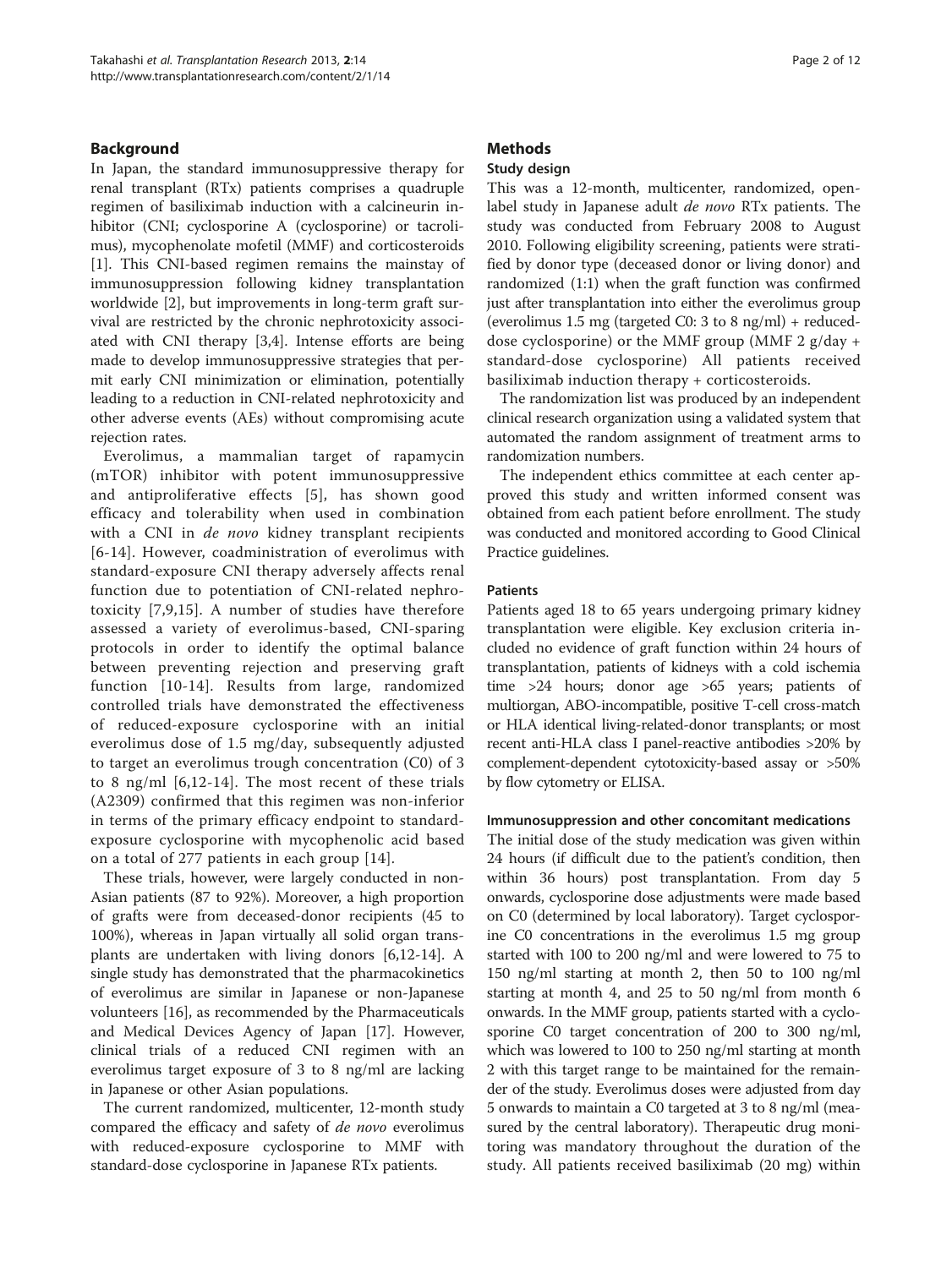2 hours prior to transplantation and at day 4, or according to local practice. Corticosteroids were administered according to local practice, at a minimum dose of 5 mg/day for 12 months. Cytomegalovirus (CMV) prophylaxis (including pre-emptive therapy) was mandatory for all cases in which the donor tested positive and the recipient tested negative for CMV. The duration of prophylaxis was not defined in the protocol. All cases other than CMV-positive donors and CMV-negative recipients were treated according to local practice. The drug and dose of the therapy were not defined in the protocol and were according to local practice of the study site. CMV prophylaxis was also recommended following any antibody treatment of acute rejection episodes.

## Study endpoints

## **Efficacy**

The primary endpoint was efficacy failure, defined as the composite of treated biopsy-proven acute rejection (BPAR), graft loss, death or loss to follow-up (LTFU) at month 12; LTFU was defined as a patient who did not experience treated BPAR, graft loss or death and whose last day of contact was prior to the month 12 visit. The main secondary endpoint was the composite of graft loss, death or LTFU at month 12. In all suspected rejection episodes, a graft core biopsy (read by the local and central pathologists according to the updated Banff'97 criteria [[18\]](#page-10-0)) was performed within 48 hours. The treated BPAR endpoint was assessed using the central pathologists' reading.

## Safety

The main safety endpoint was renal function at month 12. Renal function was determined by estimated glomerular filtration rate (eGFR) using the Modification of Diet in Renal Disease formula [\[19](#page-11-0)]. Other safety assessments included reported AEs and serious AEs as well as clinical laboratory measurements and vital signs.

## Statistical analyses

The primary efficacy analyses were conducted on the intent-to-treat population (all patients randomized). The non-inferiority test was based on confidence intervals (CIs) constructed using the Z-test statistic. One-sided 95% CIs and two-sided 90% CIs for the difference in primary efficacy failure rates at 12 months between the everolimus and MMF arms were computed. Everolimus was considered non-inferior to MMF if the upper limit of the 95% CI was less than 13%. Kaplan–Meier survival analyses were performed on the rates of composite efficacy failure and its components. For each of the secondary efficacy endpoints, simple event rate estimates (proportion of events) were compared for the everolimus group with the MMF group using Z-statistics based on

one-sided 95% CIs for differences in event rates. The eGFR at 12 months was summarized using descriptive statistics. The Wilcoxon rank-sum test was used to compare the two groups. Except for the renal function analyses, safety analyses were performed on the safety population (patients who received at least one dose of study drug and had a post baseline safety assessment).

#### Sample size calculation

The efficacy failure rates at month 12 for the everolimus and MMF groups were assumed to be 19% and 20%, respectively. Owing to the limited number of RTx patients available, a maximum of 120 patients (60 patients/arm) were expected to be enrolled. A sample size of 60 patients per arm had 61% power to show everolimus was statistically non-inferior to MMF at one-sided 0.05 levels and non-inferiority margin 13%.

## Results

#### Patient disposition

The study population included a total of 122 patients, randomized 1:1 to the everolimus ( $n = 61$ ) and MMF ( $n = 61$ ) groups (intent-to-treat population; safety population). More than 90% of patients completed the study in both treatment groups and more than 85% of patients completed the 12-month period on study medication. A total of eight patients discontinued the study at month 12 and all of the study discontinuations were due to withdrawal of consent (Figure [1](#page-3-0)). Overall, demographic and baseline characteristics were comparable between the groups and are presented in Table [1.](#page-4-0) The mean age was 42.5 years for the everolimus group and 38.6 years for the MMF group. The majority of patients were male (75.4% of everolimus patients and 60.7% of MMF patients). Donor characteristics were generally similar for both groups. The mean age of donors was 52.3 years for the everolimus group and 55.3 years for the MMF group. Except for one deceased donor each in both the groups, all donors were living and the majority of the donors were living related (59.0% in the everolimus group and 70.5% in the MMF group).

#### Immunosuppressant dose and exposure

The majority of everolimus patients (>85% from day 7 onwards) were maintained within the targeted everolimus exposure, with the mean everolimus C0 ranging from 3.4 to 5.5 ng/ml (Figure [2](#page-5-0)a). Although a higher proportion of everolimus patients were above the cyclosporine target range versus the MMF group, a clear separation of cyclosporine exposure was achieved between the everolimus group and the MMF group throughout the study period with a 52% lower mean and median exposure in the everolimus group at month 12 (median: 63.0 ng/ml and 130.5 ng/ml, respectively) (Figure [2b](#page-5-0)). The mean MMF doses were decreased up to month 3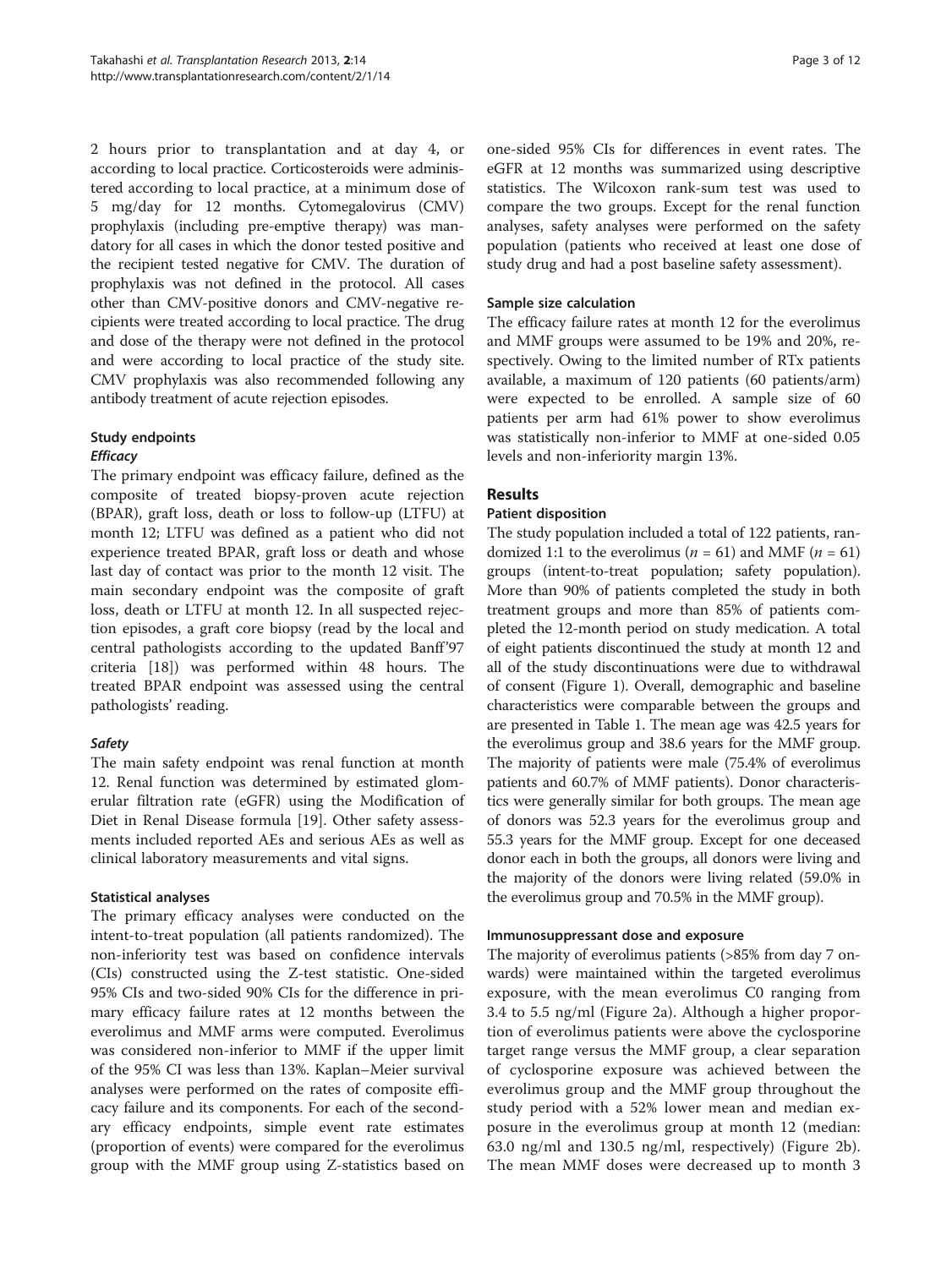<span id="page-3-0"></span>

due to the adverse events, and subsequently were kept constant throughout the study. The mean ± standard deviation dose of MMF at month 12 was  $1.24 \pm 0.530$  g/ day. Mean everolimus and cyclosporine trough levels and average daily doses of everolimus and MMF from day 3 to month 12 are shown in Figure [2a](#page-5-0),b and Table [2](#page-6-0).

## **Efficacy**

## Primary efficacy endpoint

Composite efficacy failure event rates at month 12 were identical in both groups (everolimus, 11.5% and MMF, 11.5%; Table [3\)](#page-6-0). This treatment difference of 0.0% with the upper limit of the 95% CI at 9.5% was lower than the predefined non-inferiority margin of 13% confirming noninferiority of the everolimus group to the MMF group. The Kaplan–Meier plot of the proportion of patients free from composite efficacy failure over the 12-month period confirmed similar efficacy for the everolimus and MMF groups (see Additional file [1\)](#page-9-0). There were four patients in the everolimus group and two patients in the MMF group who withdrew informed consent to participate in the study and for whom no further information could be collected. These patients were accounted for as lost to follow-up. There were two patients, one in each group, who developed treated BPAR before discontinuation of the study due to withdrawal of consent, and hence they were not included in the loss to follow-up category.

## Secondary efficacy endpoints

The main secondary efficacy endpoint (combined rate of death, graft loss and LTFU) at month 12 was statistically non-inferior for everolimus (8.2%) versus MMF (4.9%). All of the events were due to LTFU with no cases of graft loss or death (Table [3\)](#page-6-0). Treated BPAR (based on central biopsy readings) occurred in three (4.9%) everolimus patients versus five (8.2%) MMF patients. The majority of the treated BPARs were of Banff type 1A in the everolimus group (Table [3\)](#page-6-0). These results were confirmed based on local biopsy results with treated BPAR occurring in four everolimus patients versus eight MMF patients, with the majority of treated BPARs of type IA or IB.

## Safety

## Renal function

Median eGFR at month 12 was 58.00 ml/minute/1.73  $m<sup>2</sup>$ with everolimus versus  $55.25$  ml/minute/1.73 m<sup>2</sup> with MMF ( $P = 0.063$ ). For both treatment groups, the mean and median eGFR gradually increased at a similar rate during the first month after transplantation. The eGFR levels were higher for the everolimus group through the study but the treatment comparisons did not show any statistically significant differences between the groups at any time point (Table [4;](#page-7-0) see also Additional file [2](#page-9-0)). The chronic kidney disease category was used as a guide to evaluate the renal function. The proportion of patients with month 12 eGFR  $\geq 60$  ml/minute/1.73 m<sup>2</sup> was higher with everolimus (46.4%) compared with MMF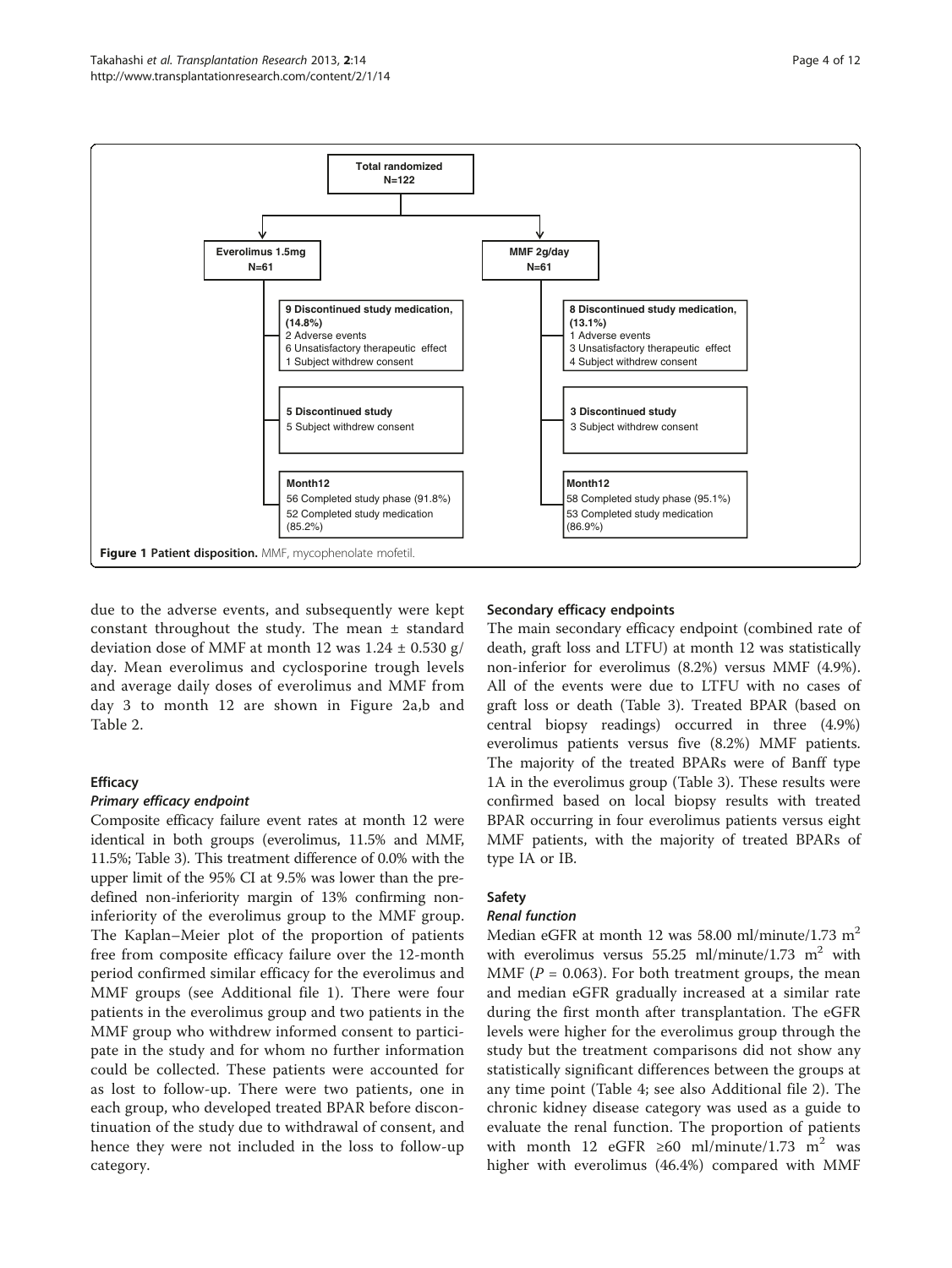|                                                   | Everolimus 1.5 mg ( $n = 61$ ) | MMF 2 g $(n = 61)$   |
|---------------------------------------------------|--------------------------------|----------------------|
| <b>Recipient characteristics</b>                  |                                |                      |
| Age (years)                                       |                                |                      |
| Mean $\pm$ standard deviation                     | $42.5 \pm 14.13$               | $38.6 \pm 11.36$     |
| Median (range)                                    | 42.0 (18 to 65)                | 36.0 (20 to 64)      |
| Gender, n (%)                                     |                                |                      |
| Male                                              | 46 (75.4)                      | 37 (60.7)            |
| Female                                            | 15 (24.6)                      | 24 (39.3)            |
| Body mass index (kg/m <sup>2</sup> )              |                                |                      |
| Mean $\pm$ standard deviation                     | $22.46 \pm 4.03$               | $21.79 \pm 2.78$     |
| Median (range)                                    | 21.97 (15.5 to 37.5)           | 21.09 (16.0 to 27.6) |
| Primary disease leading to transplantation, n (%) |                                |                      |
| Glomerulonephritis/glomerular disease             | 16(26.2)                       | 9(14.8)              |
| Polycystic disease                                | 3(4.9)                         | 3(4.9)               |
| Hypertension/nephrosclerosis                      | 5(8.2)                         | 2(3.3)               |
| Diabetes mellitus                                 | 3(4.9)                         | 5(8.2)               |
| Interstitial nephritis                            | 2(3.3)                         | 0(0.0)               |
| Obstructive disorder/reflux                       | 6(9.8)                         | 3(4.9)               |
| IgA nephropathy                                   | 11(18.0)                       | 16(26.2)             |
| Unknown                                           | 8(13.1)                        | 16(26.2)             |
| Other                                             | 7(11.5)                        | 7(11.5)              |
| Current dialysis                                  |                                |                      |
| None                                              | 12 (19.7)                      | 8(13.1)              |
| Hemodialysis                                      | 42 (68.9)                      | 48 (78.7)            |
| Peritoneal dialysis                               | 7(11.5)                        | 5(8.2)               |
| HLA mismatches                                    |                                |                      |
| $\mathbf{1}$                                      | 7(11.5)                        | 2(3.3)               |
| $\overline{2}$                                    | 9(14.8)                        | 16(26.2)             |
| $\overline{3}$                                    | 25 (41.0)                      | 24 (39.3)            |
| $<$ 3                                             | 16(26.2)                       | 18 (29.5)            |
| $\geq$ 3                                          | 45 (73.8)                      | 43 (70.5)            |
| <b>Donor characteristics</b>                      |                                |                      |
| Mean $\pm$ standard deviation age (years)         | $52.3 \pm 8.99$                | $55.2 \pm 8.23$      |
| Deceased heart beating, n (%)                     | 1(1.6)                         | 0(0.0)               |
| Deceased nonheart beating, n (%)                  | 0(0.0)                         | 1(1.6)               |
| Living related, n (%)                             | 36 (59.0)                      | 43 (70.5)            |
| Living unrelated, n (%)                           | 24 (39.3)                      | 17 (27.9)            |

#### <span id="page-4-0"></span>Table 1 Summary of patient demographics and kidney transplantation background by treatment group (intent-to-treat population)

HLA, human leukocyte antigen; IgA, immunoglobulin A; MMF, mycophenolate mofetil.

(32.8%), but it was not statistically significant ( $P = 0.152$ ) (Table [4\)](#page-7-0).

#### Adverse events and laboratory parameters

The overall incidence of AEs was comparable between the treatment groups (Table [5\)](#page-8-0). The proportion of patients reporting any serious AEs was approximately

10% higher for the MMF group (54.1%) versus the everolimus group (44.3%) (risk ratio (RR) = 0.82 (95%  $CI = 0.568, 1.178$ ). A higher proportion of the MMF patients (26.2%) versus the everolimus (19.7%) patients (RR =0.75 (95% CI = 0.388, 1.450)) experienced serious infections, particularly serious CMV infections (18.0% vs. 1.6%, respectively, RR = 0.09 (0.012, 0.683)), gastroenteritis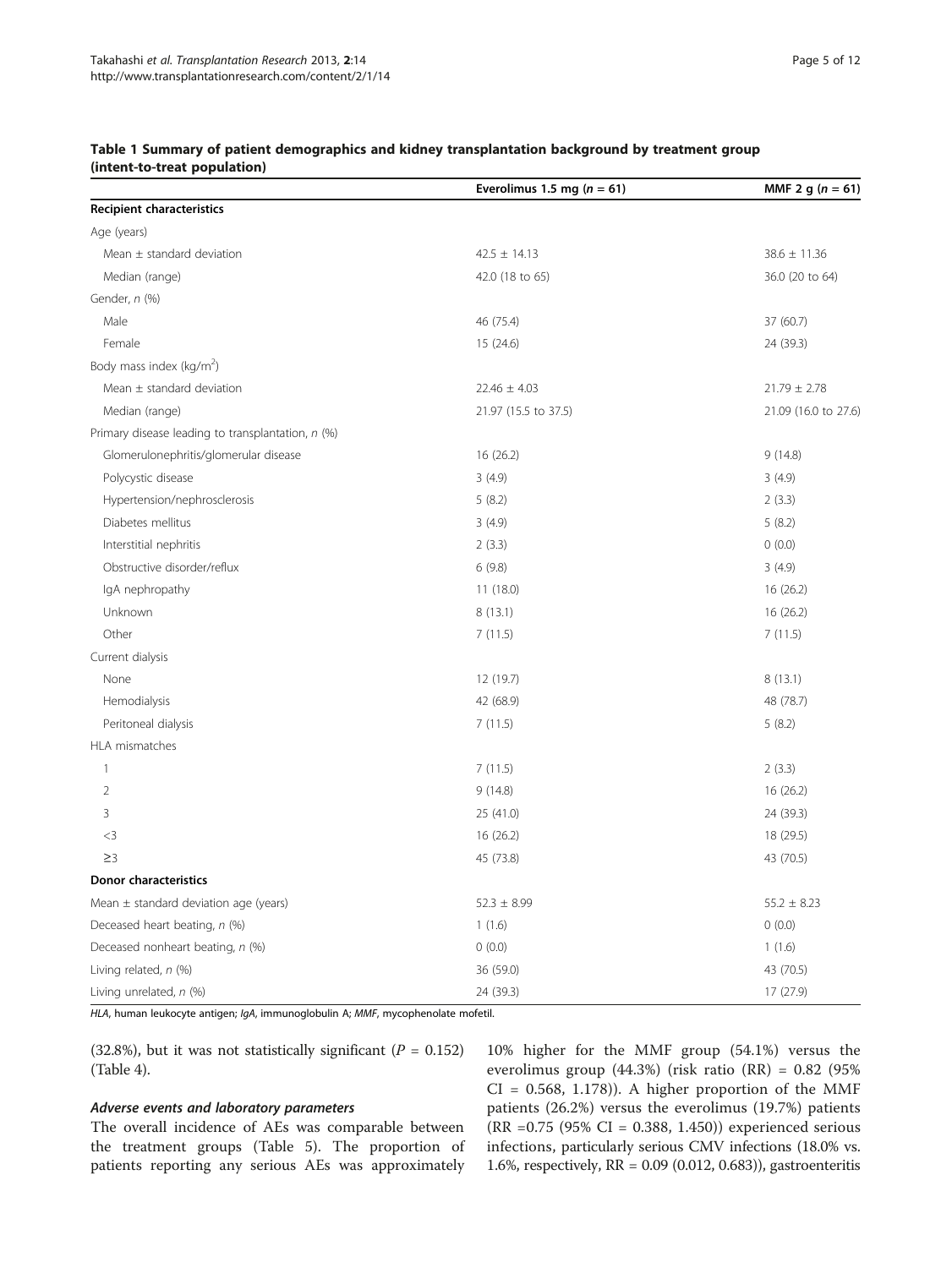<span id="page-5-0"></span>

(6.6% vs. 3.3%, respectively), and herpes zoster infections (3.3% vs. 0%, respectively).

The most common AEs were nasopharyngitis, hyperlipidemia, constipation, acne and hypertension, and the majority of AEs (>85% in either group) were mild or moderate in severity. AEs/infections leading to discontinuation of the study drug occurred in 4.9% of the patients in the everolimus group (pyrexia, diffuse large B-cell lymphoma and membranous glomerulonephritis) versus 1.6% in the MMF group (electrolyte imbalance and hirsutism) (Table [5\)](#page-8-0). A higher proportion of the MMF patients (85.2%) versus the everolimus patients (24.6%) had AEs requiring study drug dose adjustment/interruption

(Table [5](#page-8-0)). This was mostly due to infections (52.5% in MMF group vs. 13.1% in everolimus group). The incidence of any infection was higher with MMF (93.4%) versus everolimus (82.0%). Viral infections were more frequent in the MMF group (80.3%) compared with the everolimus group (27.9%) (RR = 0.35 (95% CI = 0.227, 0.529)), predominantly due to the higher rate of CMV (68.9% vs. 14.8%) (see Additional file [3\)](#page-9-0). Only one patient in the everolimus group (CMV-positive donor/CMV-negative recipient) and six patients in the MMF group (three CMV-positive donor/CMV-negative recipient and three CMV-positive donor/CMV-positive recipient) received CMV prophylaxis (see Additional file [4](#page-9-0)).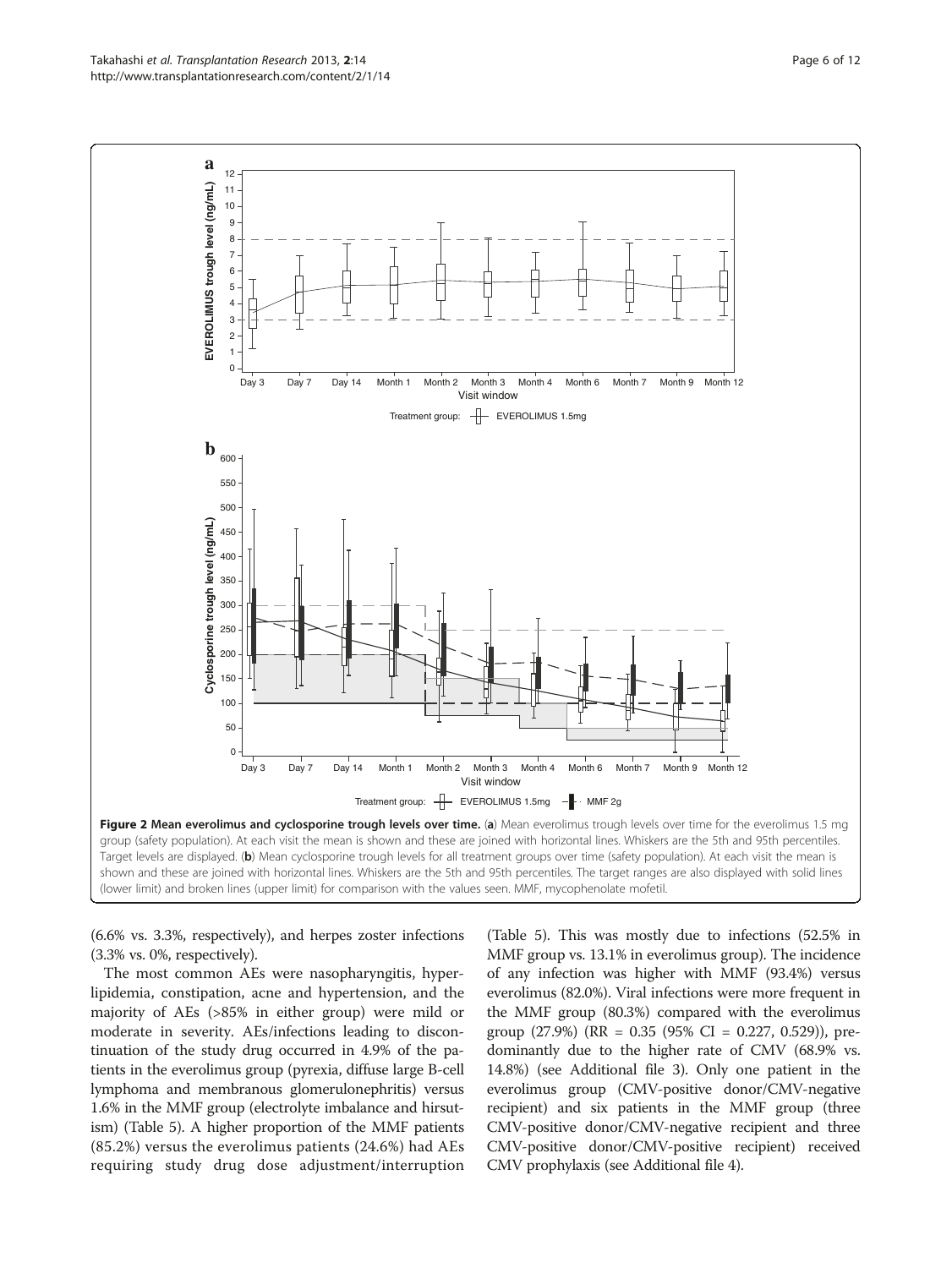<span id="page-6-0"></span>Table 2 Average daily doses of everolimus (mg/day) and mycophenolate mofetil (g/day) by visit window (safety population)

|                     |    | Everolimus 1.5 mg ( $n = 61$ ) | <b>MMF</b> $(n = 61)$ |               |  |
|---------------------|----|--------------------------------|-----------------------|---------------|--|
| <b>Visit window</b> | n  | Mean ± SD                      | n                     | Mean $\pm$ SD |  |
| Day 3               | 61 | 1.49 (0.0.048)                 | 61                    | 1.95 (0.194)  |  |
| Day 7               | 60 | 1.70 (0.447)                   | 61                    | 1.88 (0.297)  |  |
| Month 1             | 57 | 1.72 (0.539)                   | 60                    | 1.70 (0.475)  |  |
| Month 3             | 55 | 1.70 (0.628)                   | 58                    | 1.33 (0.606)  |  |
| Month 4             | 55 | 1.68(0.611)                    | 56                    | 1.22 (0.595)  |  |
| Month 6             | 55 | 1.65(0.602)                    | 55                    | 1.28 (0.583)  |  |
| Month 7             | 55 | 1.61(0.610)                    | 54                    | 1.28 (0.570)  |  |
| Month 9             | 54 | 1.68 (0.656)                   | 54                    | 1.25 (0.530)  |  |
| Month 12            | 53 | 1.68 (0.705)                   | 53                    | 1.24 (0.530)  |  |

MMF, mycophenolate mofetil; SD, standard deviation.

The incidence of toxic nephropathy reported as cyclosporine nephrotoxicity was numerically higher in the everolimus group (21.3%) than in the MMF group (9.8%) (RR = 2.17 (95% CI = 0.881, 5.329)) (Table [5](#page-8-0)). Malignancies were reported for two (3.3%) everolimus patients (one patient with thyroid cancer and one patient with B-cell lymphoma), whereas no malignancies were reported in MMF patients. Wound healing events were reported for 24 (39.3%) everolimus patients and seven (11.5%) MMF patients (RR = 3.43 (95% CI = 1.598, 7.357)). Wound events were reported as serious AEs in three (4.9%) everolimus patients and one (1.6%) MMF patient. Most of

the wound healing events reported were mild (4.9% and 1.6%) to moderate (34.4% and 8.2%), with 0% and 1.6% of events classified as severe in the everolimus and the MMF groups, respectively. The most common wound healing AE was lymphocele, which was reported for seven (11.5%) everolimus patients and two (3.3%) MMF patients. Impaired healing was reported as an AE for six (9.8%) everolimus patients and one (1.6%) MMF patient. Edema occurred in 20 (32.8%) everolimus and eight MMF patients (13.8%) (RR = 2.50 (95% CI = 1.194, 5.235)). Proteinuria was reported as an AE in eight (13.1%) everolimus patients and five (8.2%) MMF patients  $(RR = 1.60 (95\% CI = 0.555, 4.616))$  (Table [5](#page-8-0)). The urinary protein:creatinine ratio in the everolimus group was slightly higher than in the MMF group throughout the study (median at month 12 was 135.0 mg/g and 65.0 mg/g, respectively). AEs generally associated with cyclosporine were more frequently reported in the MMF group versus the everolimus group (Table [5\)](#page-8-0).

The mean and median systolic blood pressure and diastolic blood pressure decreased from baseline for both treatment groups (Table [6\)](#page-9-0). Low neutrophil counts  $(\leq1,000/\text{mm}^3)$  were observed for two  $(3.3\%)$ MMF patients. Hyperlipidemia was reported in 28 (45.9%) everolimus patients and 19 (31.1%) MMF patients, and hypercholesterolemia was reported for seven (11.5%) everolimus patients and six (9.8%) MMF patients. High triglyceride levels (≥750 mg/dl) were reported for one (1.6%) everolimus patient and high total cholesterol levels (>350 mg/dl) for two (3.3%)

|  |  |  | Table 3 Summary of efficacy parameters by treatment (intent-to-treat population) |  |
|--|--|--|----------------------------------------------------------------------------------|--|
|--|--|--|----------------------------------------------------------------------------------|--|

|                                                                | Everolimus 1.5 mg<br>$(n = 61)$ | MMF 2 g<br>$(n = 61)$ | Comparison of everolimus vs. MMF                             |
|----------------------------------------------------------------|---------------------------------|-----------------------|--------------------------------------------------------------|
| <b>Efficacy endpoints</b>                                      |                                 |                       |                                                              |
| Primary composite endpoint (at 12 months) <sup>a</sup>         | 7(11.5)                         | 7(11.5)               | Difference in rates 0.0% (9.5%), (-9.49, 9.49) $P = 0.012^d$ |
| Treated BPAR                                                   | 3(4.9)                          | 5(8.2)                |                                                              |
| Graft loss                                                     | 0                               | $\mathbf{0}$          |                                                              |
| Death                                                          | 0                               | $\mathbf 0$           |                                                              |
| Loss to follow-upb                                             | 4(6.6)                          | 2(3.3)                |                                                              |
| Secondary efficacy endpoints                                   |                                 |                       |                                                              |
| Patients with treated BPAR by Banff grade                      |                                 |                       |                                                              |
| ΙA                                                             | 2(3.3)                          | 2(3.3)                |                                                              |
| B                                                              | 0                               | 1(1.6)                |                                                              |
| <b>IIA</b>                                                     | 1(1.6)                          | 2(3.3)                |                                                              |
| Graft loss or death (month 12)                                 | 0                               | $\mathbf 0$           |                                                              |
| Graft loss, death or loss to follow-up <sup>c</sup> (month 12) | 5(8.2)                          | 3(4.9)                | 3.3% (10.6%), $P = 0.015^d$                                  |

Data presented as n (%). <sup>a</sup>Composite of treated BPAR, graft loss, death, or loss to follow-up. For the individual components of the composite endpoint, patients are counted for the first event to occur. <sup>b</sup>A loss to follow-up in the primary endpoint is a patient who did not experience treated BPAR, graft loss, or death and whose last day of contact was prior to day 316 (that is, prior to the month 12 visit window). <sup>c</sup>A loss to follow-up in the secondary endpoint is a patient who did not experience graft loss or death and whose last day of contact was prior to day 316 (that is, prior to the month 12 visit window). Note that for patients meeting the composite efficacy endpoint, patients are recorded by the individual. <sup>d</sup>Z-test for everolimus – MMF ≥0.13 (non-inferiority test, P value for non-inferiority test is for a one-sided test and should be compared with the 0.05 significance level. BPAR, biopsy-proven acute rejection; MMF, mycophenolate mofetil.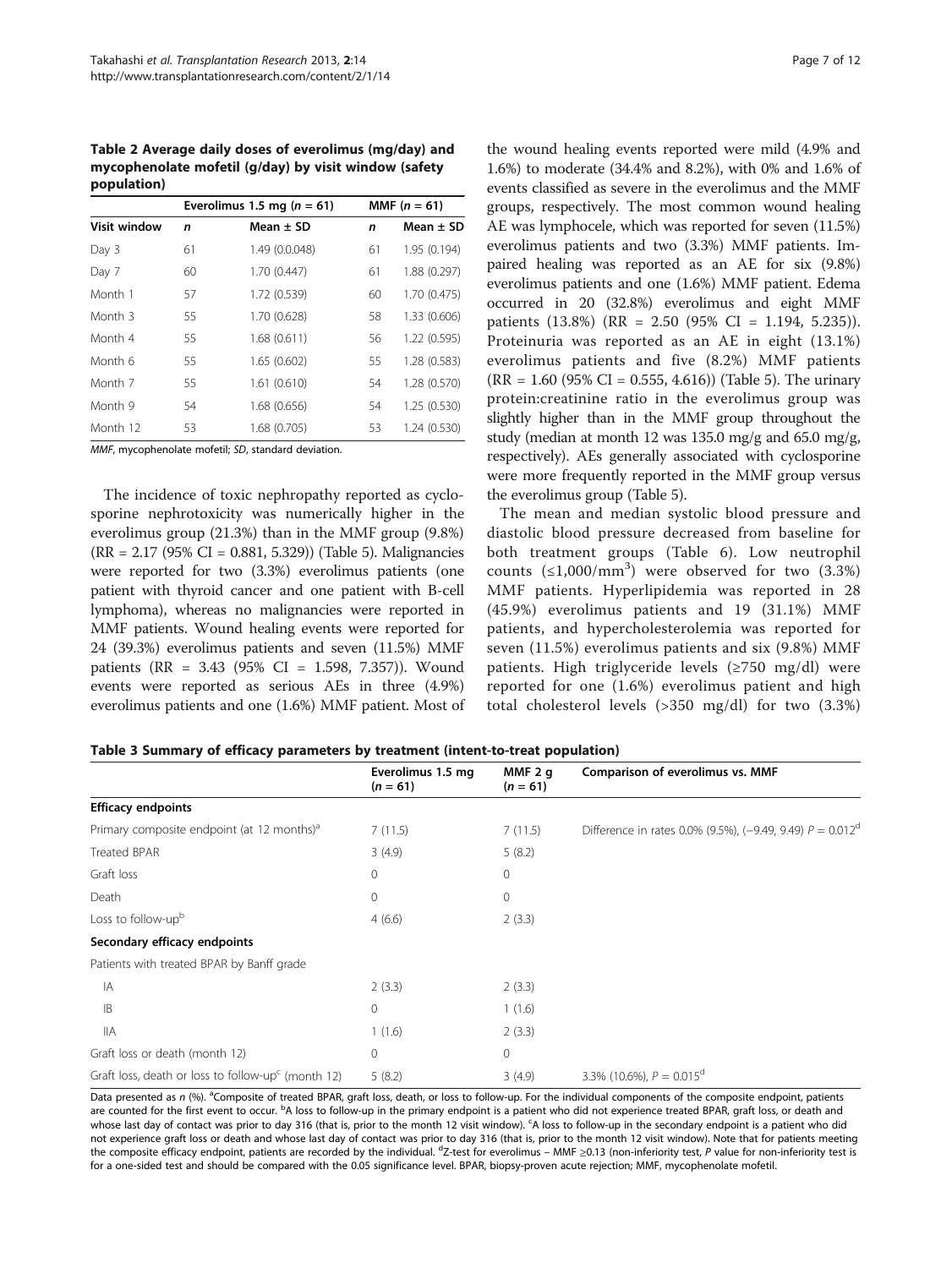| Visit       |                                              | Everolimus 1.5 mg ( $n = 61$ ) |                                                                                       | MMF 2 g $(n = 61)$           |           |                 |                       |
|-------------|----------------------------------------------|--------------------------------|---------------------------------------------------------------------------------------|------------------------------|-----------|-----------------|-----------------------|
| window<br>n |                                              | Mean (SD)<br>Median (range)    |                                                                                       | P value <sup>a</sup> vs. MMF | n         | Mean (SD)       | Median (range)        |
|             | eGFR (MDRD) (ml/minute/1.73 m <sup>2</sup> ) |                                |                                                                                       |                              |           |                 |                       |
| Baseline    | 61                                           | 12.17 (6.23)                   | 10.70 (4.7 to 41.1)                                                                   | 0.420                        | 61        | 14.00 (8.37)    | 11.00 (2.7 to 41.1)   |
| Month 1     | 56                                           | 63.10 (25.441)                 | 58.40 (18.5 to 123.3)                                                                 | 0.685                        | 60        | 60.53 (19.339)  | 57.25 (23.5 to 14.7)  |
| Month 12    | 56                                           | 62.09 (18.993)                 | 58.00 (17.8 to 123.3)                                                                 | 0.063                        | 58        | 56.34 (15.227)  | 55.25 (26.1 to 111.8) |
|             | $30$                                         | $>30$ to $< 60$                | >60                                                                                   | P value vs. MMF              | $30$      | $>30$ to $< 60$ | ≥60                   |
|             |                                              |                                | Incidence rates of patients within renal function (eGFR MDRD) categories (n/month, %) |                              |           |                 |                       |
| Month 1     | 5/56(8.9)                                    | 26/56 (46.4)                   | 25/56 (44.6)                                                                          | 0.541                        | 1/60(1.7) | 31/60 (51.7)    | 28/60 (46.7)          |
| Month 12    | 1/56(1.8)                                    | 29/56 (51.8)                   | 26/56 (46.4)                                                                          | 0.152                        | 1/58(1.7) | 38/58 (65.5)    | 19/58 (32.8)          |

<span id="page-7-0"></span>Table 4 Renal function over 12 months (intent-to-treat population)

<sup>a</sup>Wilcoxon rank-sum test comparing everolimus and MMF values. eGFR, estimated glomerular filtration rate; MDRD, Modification of Diet in Renal Disease; MMF, mycophenolate mofetil; SD, standard deviation.

everolimus patients and one (1.6%) MMF patient (Table [6\)](#page-9-0).

#### **Discussion**

Results of this randomized study in Japanese de novo kidney transplant patients indicate that everolimus with reduced-exposure cyclosporine provides similar efficacy, renal function and safety to MMF with standardexposure cyclosporine over the first 12 months post transplant. These outcomes were achieved with ~52% lower cyclosporine A trough concentration in the everolimus treatment group versus the standard therapy arm. The findings from this trial are comparable with those reported in a large, predominantly Caucasian population in the recent A2309 study [\[12](#page-10-0)].

There were no graft losses or deaths in either treatment group, and rates of treated BPAR at 12 months were notably low in both treatment arms (everolimus  $\sim$  5%, MMF  $~\sim$ 8%). The low incidence of rejection partly reflects the almost universal use of living donors in our cohort, but slightly higher cyclosporine exposure than in the recent A2309 study [\[12\]](#page-10-0) may also have contributed. This was balanced by a somewhat lower mean everolimus trough concentration in the current trial. Recipient demographics were broadly similar in the two studies, although donor age was slightly older in the current trial.

The key renal endpoint, eGFR (Modification of Diet in Renal Disease) at month 12, did not differ significantly between the two treatment groups ( $P = 0.063$ ) but was numerically higher in the everolimus cohort throughout the trial. As might be expected in our living-donor population, the mean eGFR was slightly higher than in the larger A2309 study, but the pattern of difference between treatment groups was comparable. The A2309 trial also showed the mean eGFR to be numerically higher in the everolimus-treated patients at all time points, but in that larger study population the betweengroup difference became significant at months 1, 6, 7 and 9. In both trials, the proportion of patients with

CKD stage  $\geq$ 4 (that is, eGFR  $\geq$ 60 ml/minute/1.73 m<sup>2</sup>) at month 12 was higher in the everolimus group versus the mycophenolic acid cohort, an encouraging finding since renal function at 12 months post RTx is recognized as predictive of long-term renal function [\[20](#page-11-0)]. No everolimus-treated patient was reported to have severe proteinuria in our population. The incidence of toxic nephropathy was higher with everolimus versus MMF, a difference that arose during the first 14 days after transplantation. In that 2-week period, mean cyclosporine trough levels in the everolimus group were no different from those in the MMF group. Since everolimus is known to potentiate cyclosporine-related nephrotoxicity when cyclosporine exposure is high [\[7,9](#page-10-0),[15\]](#page-10-0), the acute nephrotoxicity that was observed may probably have been largely caused by high cyclosporine exposure. Previously it has been reported that CNI-associated acute nephrotoxicity early after transplant can be resolved with dose reduction or interruption [[21,22](#page-11-0)]. In this study with subsequent reductions in cyclosporine exposure, the eGFR for the everolimus group was higher than for the MMF group at month 12 post transplantation, and no difference in the rate of chronic nephrotoxicity was reported between the two groups, highlighting the importance of prompt and adequate CNI reduction in the presence of everolimus.

The overall safety profile of everolimus was similar to that seen in previous studies and no AEs were identified that appeared to be specific to Japanese patients. Hyperlipidemia, insomnia, increased alkaline phosphatase, increased luteinizing hormone and follicle stimulating hormone, wound healing events and edema were more frequent with everolimus, while the incidences of CMV infection, nasopharyngitis, constipation and acne were all higher with MMF. The incidence of serious AEs was approximately 10% lower with everolimus compared with MMF, with a notably lower rate of CMV reported as serious infections among everolimus-treated patients (1.6% vs. 18.0% of MMF-treated patients). A reduced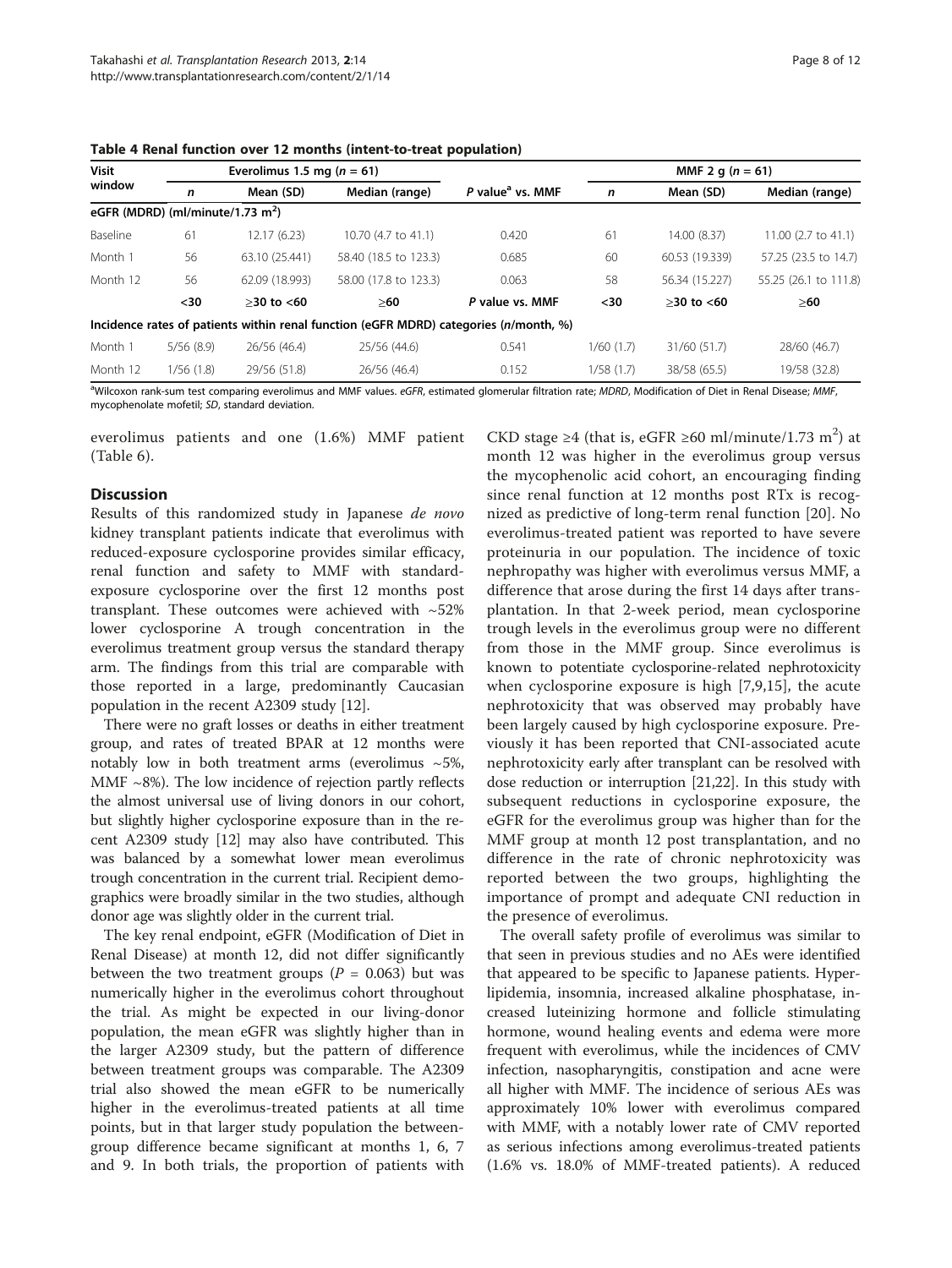## <span id="page-8-0"></span>Table 5 Summary of adverse events over 12 months of treatment (safety population)

|                                                                                                                      | Everolimus 1.5 mg ( $n = 61$ ) | MMF 2 g $(n = 61)$ | Risk ratio (95% CI)   |
|----------------------------------------------------------------------------------------------------------------------|--------------------------------|--------------------|-----------------------|
| Any adverse event                                                                                                    | 61 (100)                       | 61 (100)           |                       |
| Serious adverse events                                                                                               | 27 (44.3)                      | 33 (54.1)          | 0.82 (0.568, 1.178)   |
| Severe adverse events                                                                                                | 7(11.5)                        | 8(13.1)            | 0.88 (0.338, 2.263)   |
| Adverse events leading to study drug discontinuation <sup>a</sup>                                                    | $3(4.9\%)$                     | $1(1.6\%)$         | 3.00 (0.321, 28.044)  |
| Adverse events leading to study drug dose adjustment/interruption                                                    | 15(24.6)                       | 52 (85.2)          | 0.29(0.184, 0.453)    |
| Most frequently reported adverse events and infections ( $\geq$ 20% of patients in any treatment group) <sup>b</sup> |                                |                    |                       |
| Hyperlipidemia                                                                                                       | 28 (45.9)                      | 19 (31.1)          | 1.47 (0.928, 2.339)   |
| Nasopharyngitis                                                                                                      | 21(34.4)                       | 26 (42.6)          | 0.81 (0.514, 1.270)   |
| Constipation                                                                                                         | 19(31.1)                       | 27 (44.3)          | 0.70 (0.441, 1.123)   |
| Hypertension                                                                                                         | 19 (31.1)                      | 18 (29.5)          | 1.06 (0.616, 1.808)   |
| Insomnia                                                                                                             | 17(27.9)                       | 9(14.8)            | 1.89 (0.914, 3.903)   |
| Acne                                                                                                                 | 15 (24.6)                      | 22 (36.1)          | 0.68 (0.393, 1.184)   |
| Headache                                                                                                             | 13(21.3)                       | 9(14.8)            | 1.44 (0.667, 3.127)   |
| Toxic nephropathy                                                                                                    | 13(21.3)                       | 6(9.8)             | 2.17 (0.881, 5.329)   |
| Blood alkaline phosphatase increased                                                                                 | 13(21.3)                       | 7(11.5)            | 1.86 (0.796, 4.334)   |
| Pyrexia                                                                                                              | 13(21.3)                       | 12 (19.7)          | 1.08 (0.538, 2.181)   |
| Iron deficiency anemia                                                                                               | 12 (19.7)                      | 13 (21.3)          | 0.92 (0.458, 1.858)   |
| Diarrhea                                                                                                             | 11(18.0)                       | 15 (24.6)          | 0.73 (0.367, 1.466)   |
| Increased blood creatinine                                                                                           | 11(18.0)                       | 14 (23.0)          | 0.79 (0.388, 1.591)   |
| Hyperuricemia                                                                                                        | 7(11.5)                        | 13(21.3)           | $0.54$ (0.231, 1.257) |
| Cytomegalovirus test positive                                                                                        | 4(6.6)                         | 19 (31.1)          | 0.21 (0.076, 0.583)   |
| Cytomegalovirus infection                                                                                            | 3(4.9)                         | 21 (34.4)          | $0.14$ (0.045, 0.454) |
| Other adverse events of interest                                                                                     |                                |                    |                       |
| Cyclosporine-associated adverse events                                                                               |                                |                    |                       |
| Gingival hypertrophy                                                                                                 | 0(0.0)                         | 2(3.3%)            |                       |
| Gingival injury                                                                                                      | 0(0.0)                         | $1(1.6\%)$         |                       |
| Gingivitis                                                                                                           | 0(0.0)                         | $1(1.6\%)$         |                       |
| Tremor                                                                                                               | $4(6.6\%)$                     | $1(1.6\%)$         | 4.00 (0.460, 34.767)  |
| Hirsutism                                                                                                            | $1(1.6\%)$                     | $4(6.6\%)$         | 0.25 (0.029, 2.173)   |
| Hypertrichosis                                                                                                       | 2(3.3%)                        | $3(4.9\%)$         | $0.67$ (0.115, 3.850) |
| Everolimus-associated adverse events                                                                                 |                                |                    |                       |
| Wound-healing event <sup>c</sup>                                                                                     | 24 (39.3)                      | 7(11.5)            | 3.43 (1.598, 7.357)   |
| New-onset diabetes <sup>c</sup>                                                                                      | 7(11.5)                        | 3(4.9)             | 2.33 (0.633, 8.606)   |
| Edema events <sup>c</sup>                                                                                            | 20 (32.8)                      | 8(13.1)            | 2.50 (1.194, 5.235)   |
| Stomatitis events <sup>c</sup>                                                                                       | 14(23.0)                       | 10(16.4)           | 1.40 (0.675, 2.904)   |
| Blood luteinizing hormone increased                                                                                  | 9(14.8)                        | 0(0.0)             |                       |
| Blood follicle stimulating hormone increased                                                                         | 8(13.1)                        | 1(1.6)             | 8.00 (1.032, 62.040)  |
| Proteinuria                                                                                                          | 8(13.1)                        | 5(8.2)             | 1.60 (0.555, 4.616)   |
| Investigator-reported severity                                                                                       |                                |                    |                       |
| Mild                                                                                                                 | 6(9.8)                         | 3(4.9)             | 2.00 (0.524, 7.636)   |
| Moderate                                                                                                             | 2(3.3)                         | 1(1.6)             | 2.00 (0.186, 21.482)  |
| Severe                                                                                                               | 0(0.0)                         | 1(1.6)             |                       |

Data are presented as n (%). <sup>a</sup>For patients with adverse events leading to discontinuation of study medication (recorded on the AE/Infection CRF page), the primary discontinuation reason (recorded on the End of Treatment CRF page) is not necessarily 'AE(s)'; rather, it may be 'abnormal laboratory result(s)' or 'unsatisfactory therapeutic effect'. <sup>b</sup>By preferred term. <sup>c</sup>Events were identified from a predefined list of adverse event preferred terms. MMF, mycophenolate mofetil.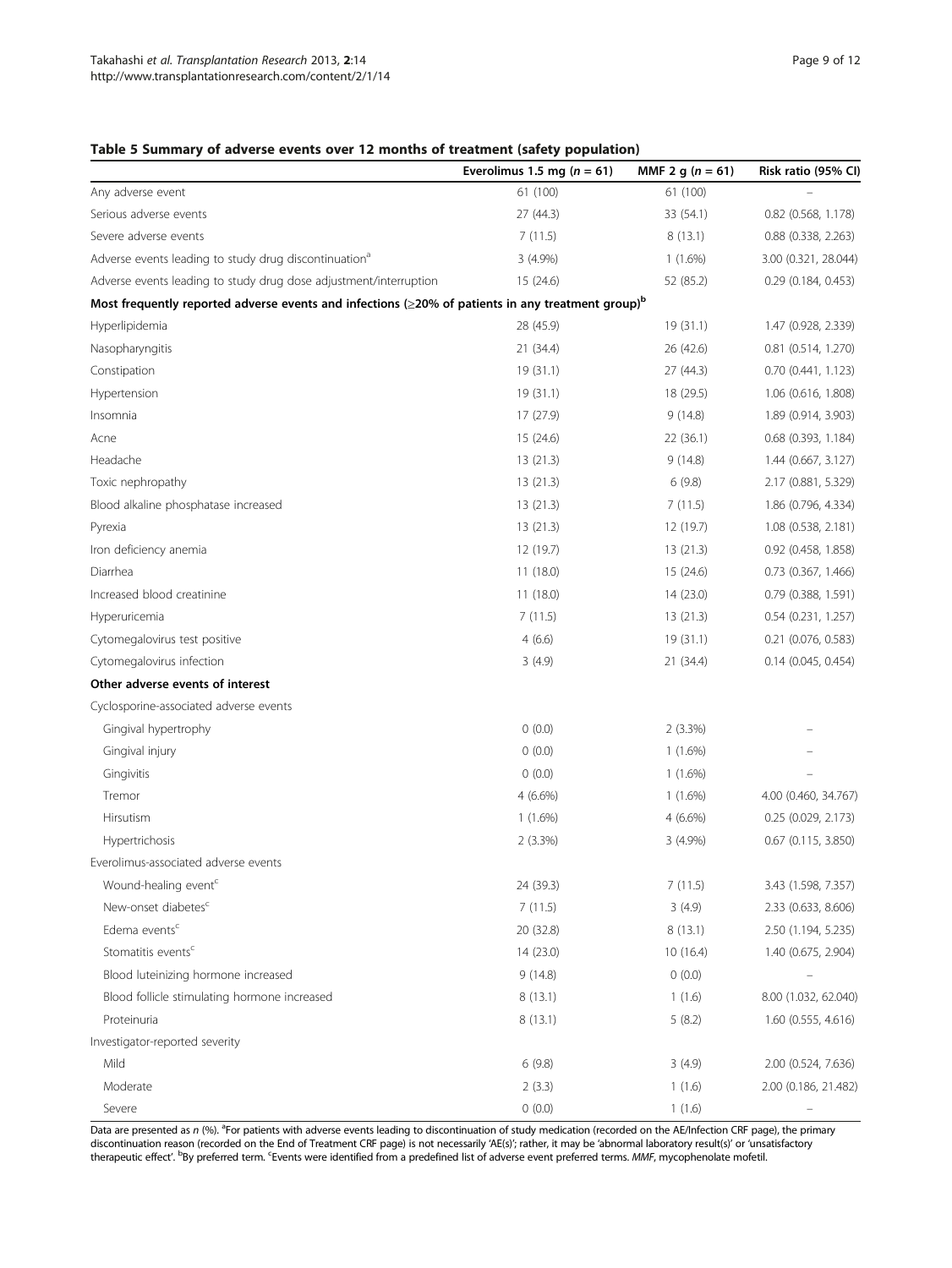<span id="page-9-0"></span>Table 6 Vital signs, hematological and biochemical abnormalities over 12 months of treatment (safety population)

|                                                                                                 | Everolimus 1.5<br>mg ( $n = 61$ ) | MMF <sub>2g</sub><br>$(n = 61)$ |
|-------------------------------------------------------------------------------------------------|-----------------------------------|---------------------------------|
| SBP (mmHg)                                                                                      |                                   |                                 |
| $\leq$ 90 mmHg or <75 mmHg <sup>a</sup>                                                         | 1(1.6)                            | 0(0.0)                          |
| $\geq$ 180 mmHg or $>$ 200 mmHg $^{\circ}$                                                      | 9(14.8)                           | 6(9.8)                          |
| DBP (mmHg)                                                                                      |                                   |                                 |
| $\leq$ 50 mmHg or <40 mmHg                                                                      | 4(6.6)                            | 0(0.0)                          |
| $\geq$ 105 mmHg or $>$ 115 mmHg                                                                 | 14 (23.0)                         | 16 (26.2)                       |
| Hematology                                                                                      |                                   |                                 |
| Platelets, low: <50 k/mm <sup>3</sup>                                                           | (0.0)                             | 1(1.6)                          |
| Eosinophils, high: ≥12%                                                                         | 1(1.6)                            | 1(1.6)                          |
| Hemoglobin, low: <7 g/dl                                                                        | 5(8.2)                            | 5(8.2)                          |
| Lymphocytes, low: ≤1,000/mm <sup>3</sup>                                                        | 48 (78.7)                         | 56 (91.8)                       |
| Leukocytes                                                                                      |                                   |                                 |
| Low: $<$ 2.0 k/mm <sup>3</sup>                                                                  | (0.0)                             | 1/61(1.6)                       |
| High: $\geq$ 16 k/mm <sup>3</sup>                                                               | 32 (52.5)                         | 20 (32.8)                       |
| Neutrophils, low: ≤1,000/mm <sup>3</sup>                                                        | (0.0)                             | 2(3.3)                          |
| Lipids                                                                                          |                                   |                                 |
| Total cholesterol, high: ≥350 mg/dl                                                             | 2(3.3)                            | 1(1.6)                          |
| Triglycerides, high: ≥750 mg/dl                                                                 | 1(1.6)                            | 0(0.0)                          |
| Cholesterol (total)/HDL ratio                                                                   |                                   |                                 |
| High: $\geq$ 5 and $\leq$ 7                                                                     | 24 (39.3)                         | 17(27.9)                        |
| Very high: >7                                                                                   | 5(8.2)                            | 3(4.9)                          |
| Lipid modifying agents                                                                          | 42 (68.9)                         | 24 (39.3)                       |
| Number of patients with normalized<br>cholesterol values after statin treatment<br>$(n/m$ onth) | 16/18 (88.9)                      | $6/7$ (85.7)                    |
| Number of patients with normalized                                                              | 9/12(75)                          | 3/4(75)                         |

triglyceride values after statin treatment

Data presented as *n* (%). <sup>a</sup>Decrease from baseline ≥30 mmHg. <sup>b</sup>Increase from baseline ≥30 mmHg. DBP, diastolic blood pressure; HDL, high-density lipoprotein; SBP, systolic blood pressure.

incidence of CMV infection with everolimus compared with mycophenolic acid has been reported previously in kidney transplantation [\[12,15\]](#page-10-0), although the betweengroup difference in CMV infection in the present study was greater than in previous trials. This may have resulted from more frequent CMV testing at Japanese centers than is standard elsewhere. Reports in preclinical studies state that mTOR inhibition may promote differentiation of antiviral memory CD8 T cells [\[23,24](#page-11-0)], upregulate proinflammatory cytokines, downregulate anti-inflammatory cytokines, and boost major histocompatibility complex antigen presentation [[25](#page-11-0)] effects that would be expected to contribute to reduced viral infection.

As a consequence of the low number of kidney transplants performed each year in Japan, the study size was small, with relatively low statistical power. However, the findings were remarkably similar to those observed in the large A2309 study, which used a similar design. As in A2309, the patients in this study were selected to be of relatively low immunological risk, and in addition were almost exclusively recipients of a living-donor graft. The results may therefore not be generalizable to a wider population. The core study was 12 months in duration, which may not have been adequate to fully examine the effect of an everolimus-based regimen on renal function. An extension phase will provide data to 24 months. One should also note that although an openlabel design was mandatory because of the need to adjust drug doses based on trough concentrations in each patient, this does introduce the risk of reporting bias, particularly for AEs.

In conclusion, as compared with other countries, currently there are limited immunosuppressant options available for RTx patients in Japan. This study in de novo Japanese RTx patients demonstrated that everolimus (targeting a C0 of 3 to 8 ng/ml) with minimized cyclosporine exposure was non-inferior to MMF with standardexposure cyclosporine in preventing efficacy failure to 12 months post transplant. Renal function did not differ significantly between the two groups, but was numerically higher in the everolimus cohort throughout the study. No safety concerns specific to Japanese patients were observed. While relatively small, this trial benefits from a multicenter, randomized design and is the first to validate the results of the large A2309 study in a Japanese population. The findings indicate that cyclosporine minimization facilitated by everolimus is a viable immunosuppressive regimen for Japanese recipients of a kidney transplant and may also contribute to the long-term maintenance of good graft function and patient survival.

## Additional files

[Additional file 1:](http://www.biomedcentral.com/content/supplementary/2047-1440-2-14-S1.eps) Figure showing a Kaplan–Meier plot for the proportion of patients free from composite efficacy failure to cutoff date (intent-to-treat population – 12-month analysis).

[Additional file 2:](http://www.biomedcentral.com/content/supplementary/2047-1440-2-14-S2.eps) Figure showing the eGFR (Modification of Diet in Renal Disease (MDRD)) over time by treatment group (intent-totreat population). At each visit box-plots are displayed, with the means joined by a horizontal line. The whiskers are shown at the 10th and 90th percentiles. EMV, everolimus.

[Additional file 3:](http://www.biomedcentral.com/content/supplementary/2047-1440-2-14-S3.doc) Table presenting a summary of infections over 12 months of treatment (safety population).

[Additional file 4:](http://www.biomedcentral.com/content/supplementary/2047-1440-2-14-S4.doc) Table presenting incidence rates of patients with CMV infections by donor/recipient CMV status at baseline and CMV prophylaxis (safety population).

#### Abbreviations

AE: adverse event; BPAR: biopsy-proven acute rejection; C0: trough concentration; CI: confidence interval; CMV: cytomegalovirus; CNI: calcineurin inhibitors; ELISA: enzyme-linked immunosorbent assay; eGFR: estimated glomerular filtration rate; LTFU: loss to follow-up; MMF: mycophenolate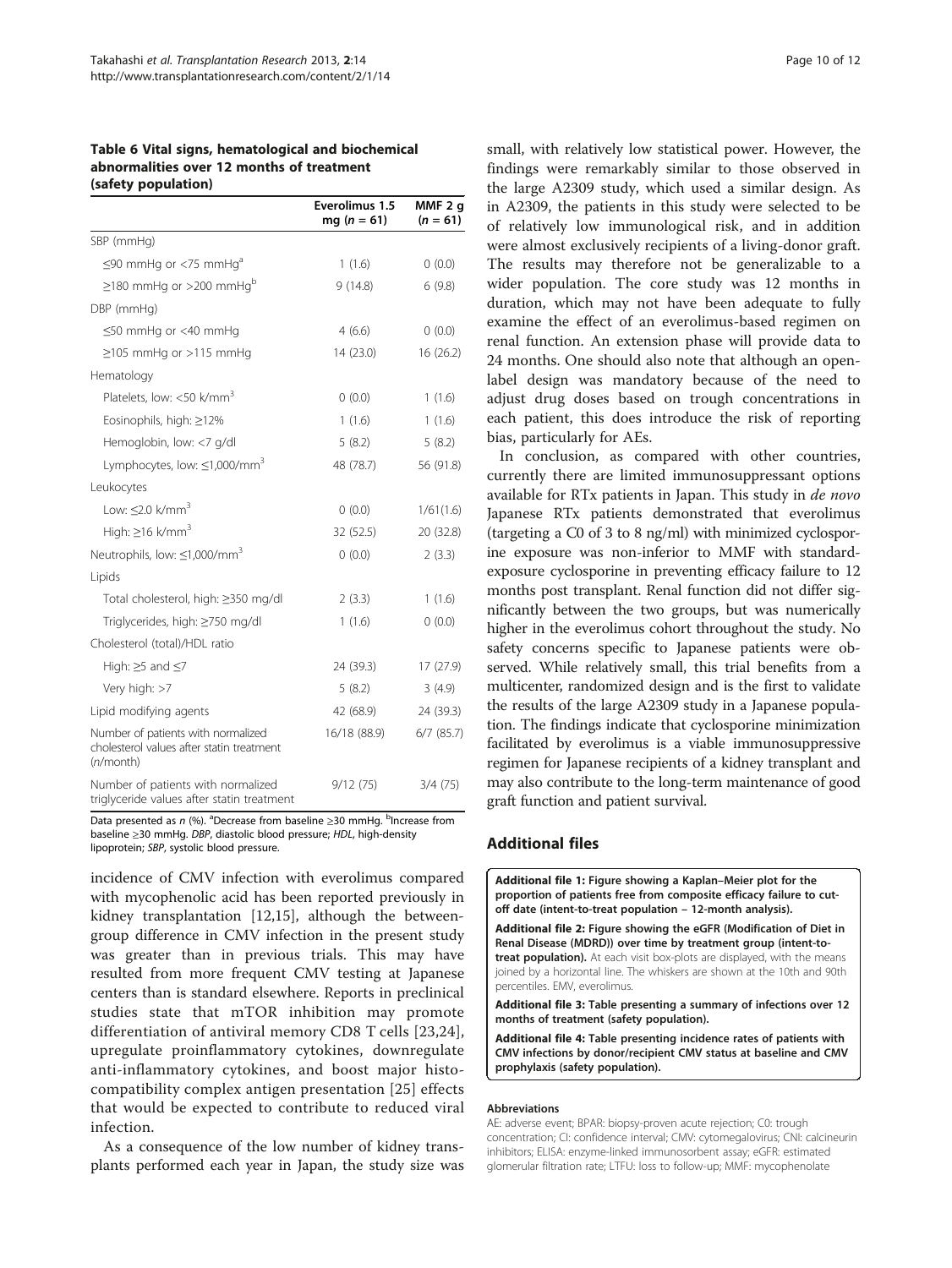<span id="page-10-0"></span>mofetil; mTOR: mammalian target of rapamycin; RR: risk ratio; RTx: renal transplant.

#### Competing interests

KT has links with the Novartis Speakers Bureau, and is an advisor. KU has links with Novartis Speakers Bureau. NY has links with Novartis Speakers Bureau. STa has links with Novartis Speakers Bureau. STe has links with Novartis Speakers Bureau. RT is a Novartis employee. CC-A is a Novartis employee. EK has links with Novartis Speakers Bureau for grant/research support and as an advisor, and a special advisor for Otsuka Pharmaceutical Factory Inc. (Naruto, Japan) from 2009.

#### Authors' contributions

KT, KU, STa, NY, STe, and EK participated in the research design and performance of the research. RT and CC-A performed the data analysis. All authors read and approved the final manuscript.

#### Acknowledgements

This study was supported by Novartis Pharma K.K. Japan. The authors thank Heike Schwende, PhD, Novartis Pharma AG Switzerland, for organizing the development of the manuscript. They also thank Swati Machwe, PhD, and Raghuraj Puthige, PhD, Novartis Healthcare Pvt. Ltd India for editorial assistance.

Study sites and principal investigators: Kota Takahash (Niigata University Medical and Dental Hospital), Noritoshi Amada (Sendai Shakaihoken Hospital), Takashi Yagisawa (Jichi Medical University Hospital), Kenji Yuzawa (National Hospital Organization Mito Medical Center), Takashi Kenmochi (National Hospital Organization Chiba-East Hospital), Satoshi Teraoka (Tokyo Women's Medical University Hospital), Shohei Fuchinoue (Tokyo Women's Medical University Hospital), Kazunari Tanabe (Tokyo Women's Medical University Hospital), Atsushi Aikawa (Toho University Omori Medical Center), Ken Nakagawa (Keio University Hospital), Kazunari Yoshida (Kitasato University Hospital), Kazuharu Uchida (Nagoya Daini Red Cross Hospital), Tsuneo Kinukawa (Shakai Hoken Chukyo Hospital), Kiyotaka Hoshinaga (Fujita Health University Hospital), Shinichi Ito (Gifu University Hospital), Norio Yoshimura (University Hospital, Kyoto Prefectural University of Medicine), Shiro Takahara (Osaka University Hospital), Tatsuya Nakatani (Osaka City University Hospital), Masato Fujisawa (Kobe University Hospital), Shinichirou Tanaka (National Hospital Organization Okayama Medical Center), Hidehisa Kitada (Kyushu University Hospital), and Shigeru Satoh (Akita University Hospital).

Central biopsy committee members: Kunio Morozumi (Nagoya Daini Red Cross Hospital), Yutaka Yamaguchi (Yamaguchi Pathology Laboratory), Michio Nagata (University of Tsukuba), and Asami Takeda (Nagoya Daini Red Cross Hospital).

Medical advisor: Eiji Kobayashi (Jichi Medical University).

#### Author details

<sup>1</sup> Division of Urology, Department of Regenerative and Transplant Medicine, Graduate School of Medical and Dental Sciences, Niigata University, Niigata 951-8520, Japan. <sup>2</sup>Department of Organ Transplant Surgery, Aichi Medical University, Aichi 480-1195, Japan. <sup>3</sup>Transplantation and Regenerative Surgery, Graduate School of Medical Science, Kyoto Prefectural University of Medicine, Kyoto 602-8566, Japan. <sup>4</sup>Department of Advanced Technology for Transplantation, Osaka University Graduate School of Medicine, Osaka 565-0871, Japan. <sup>5</sup>Department of Transplant Surgery, International University of Health and Welfare Atami Hospital, Shizuoka 413-0012, Japan. <sup>6</sup>Novartis Pharma K.K, Tokyo 106-8618, Japan. <sup>7</sup>Novartis Pharma AG, Basel CH-4002, Switzerland. <sup>8</sup>Division of Development of Advanced Treatment, Center for Development of Advanced Medical Technology, Jichi Medical University, Tochigi 329-0498, Japan.

#### Received: 13 March 2013 Accepted: 18 June 2013 Published: 16 July 2013

#### References

- 1. The Japanese Society for Clinical Renal Transplantation: Annual progress report from the Japanese renal transplant registry: number of renal transplantations in 2008, part 2. ISYOKU 2009, 44:548.
- 2. Golshayan D, Pascual M: Minimization of calcineurin inhibitors to improve long-term outcomes in kidney transplantation. Transpl Immunol 2008, 20:21.
- Nankivell BJ, Borrows RJ, Fung CL, O'Connell PJ, Allen RD, Chapman JR: The natural history of chronic allograft nephropathy. N Engl J Med 2003, 349:2326.
- 4. Nankivell BJ, Borrows RJ, Fung CL, O'Connell PJ, Chapman JR, Allen RD: Calcineurin inhibitor nephrotoxicity: longitudinal assessment by protocol histology. Transplantation 2004, 78:557.
- 5. Schuler W, Sedrani R, Cottens S, Häberlin B, Schulz M, Schuurman HJ, Zenke G, Zerwes HG, Schreier MH: SDZ RAD, a new rapamycin derivative: pharmacological properties in vitro and in vivo. Transplantation 1997, 64:36.
- Tedesco-Silva H Jr, Vitko S, Pascual J, Eris J, Magee JC, Whelchel J, Civati G, Campbell S, Alves-Filho G, Bourbigot B, Garcia VD, Leone J, Esmeraldo R, Rigotti P, Cambi V: Haas T; 2306 and 2307 Study Groups: 12-month safety and efficacy of everolimus with reduced exposure cyclosporine in de novo renal transplant recipients. Transpl Int 2007, 20:27.
- 7. Lorber MI, Mulgaonkar S, Butt KM, Elkhammas E, Mendez R, Rajagopalan PR, Kahan B, Sollinger H, Li Y, Cretin N: Tedesco H; B251 Study Group: Everolimus versus mycophenolate mofetil in the prevention of rejection in de novo renal transplant recipients: a 3-year randomized, multicenter, phase III study. Transplantation 2005, 80:244.
- 8. Vitko S, Tedesco H, Eris J, Pascual J, Whelchel J, Magee JC, Campbell S, Civati G, Bourbigot B, Alves Filho G, Leone J, Garcia VD, Rigotti P, Esmeraldo R, Cambi V, Haas T, Jappe A, Bernhardt P, Geissler J, Cretin N: Everolimus with optimized cyclosporine dosing in renal transplant recipients: 6-month safety and efficacy results of two randomized studies. Am J Transplant 2004, 4:626.
- 9. Vitko S, Margreiter R, Weimar W, Dantal J, Kuypers D, Winkler M, Øyen O, Viljoen HG, Filiptsev P, Sadek S, Li Y, Cretin N, Budde K: RAD B201 Study Group: Three-year efficacy and safety results from a study of everolimus versus mycophenolate mofetil in de novo renal transplant patients. Am J Transplant 2005, 5:2521.
- 10. Nashan B, Curtis J, Ponticelli C, Mourad G, Jaffe J, Haas T: Everolimus and reduced-exposure cyclosporine in de novo renal-transplant recipients: a three-year phase II, randomized, multicenter, open-label study. Transplantation 2004, 78:1332.
- 11. Chan L, Greenstein S, Hardy MA, Hartmann E, Bunnapradist S, Cibrik D, Shaw LM, Munir L, Ulbricht B, Cooper M: CRADUS09 Study Group: Multicenter, randomized study of the use of everolimus with tacrolimus after renal transplantation demonstrates its effectiveness. Transplantation 2008, 85:821.
- 12. Tedesco-Silva H Jr, Cibrik D, Johnston T, Lackova E, Mange K, Panis C, Walker R, Wang Z, Zibari G, Kim YS: Everolimus plus reduced-exposure CsA versus mycophenolic acid plus standard-exposure CsA in renal-transplant recipients. Am J Transplant 2010, 10:1401.
- 13. Dantal J, Francois Berthoux F, Moal M-C, Rostaing L, Legendre C, Genin R, Toupance O, Moulin B, Merville P, Rerolle JP, Bayle F, Westeel PF, Glotz D, Kossari N, Lefrançois N, Charpentier B, Quéré S, Di Giambattista F, Cassuto E: RAD A2420 Study Group: Efficacy and safety of de novo or early everolimus with low cyclosporine in deceased-donor kidney transplant recipients at specified risk of delayed graft function: 12-month results of a randomized, multicenter trial. Transpl Int 2010, 23:1084.
- 14. Salvadori M, Scolari MP, Bertoni E, Citterio F, Rigotti P, Cossu M, Dal Canton A, Tisone G, Albertazzi A, Pisani F, Gubbiotti G, Piredda G, Busnach G, Sparacino V, Goepel V, Messa P, Berloco P, Montanaro D, Veroux P, Federico S, Bartezaghi M, Corbetta G, Ponticelli C: Everolimus with very lowexposure cyclosporine a in de novo kidney transplantation: a multicenter, randomized, controlled trial. Transplantation 2009, 88:1194.
- 15. Vitko S, Margreiter R, Weimar W, Dantal J, Viljoen HG, Li Y, Jappe A, Cretin N: RAD B201 Study Group: Everolimus (Certican) 12-month safety and efficacy versus mycophenolate mofetil in de novo renal transplant recipients. Transplantation 2004, 78:1532.
- 16. Japanese package insert of Certican tablet: [[http://www.info.pmda.go.jp/](http://www.info.pmda.go.jp/downfiles/ph/PDF/300242_3999022F1028_1_08.pdf) [downfiles/ph/PDF/300242\\_3999022F1028\\_1\\_08.pdf](http://www.info.pmda.go.jp/downfiles/ph/PDF/300242_3999022F1028_1_08.pdf)]
- 17. Basic Principles on Global Clinical Trials: Pharmaceuticals and Medical Devices Agency (PMDA Notification No. 0928010). [\[http://www.pmda.go.jp/english/](http://www.pmda.go.jp/english/service/pdf/notifications/PFSB-ELD-0928010.pdf) [service/pdf/notifications/PFSB-ELD-0928010.pdf](http://www.pmda.go.jp/english/service/pdf/notifications/PFSB-ELD-0928010.pdf)]
- 18. Racusen LC, Colvin RB, Solez K, Mihatsch MJ, Halloran PF, Campbell PM, Cecka MJ, Cosyns JP, Demetris AJ, Fishbein MC, Fogo A, Furness P, Gibson IW, Glotz D, Hayry P, Hunsickern L, Kashgarian M, Kerman R, Magil AJ, Montgomery R, Morozumi K, Nickeleit V, Randhawa P, Regele H, Seron D, Seshan S, Sund S, Trpkov K: Antibody-mediated rejection criteria - an